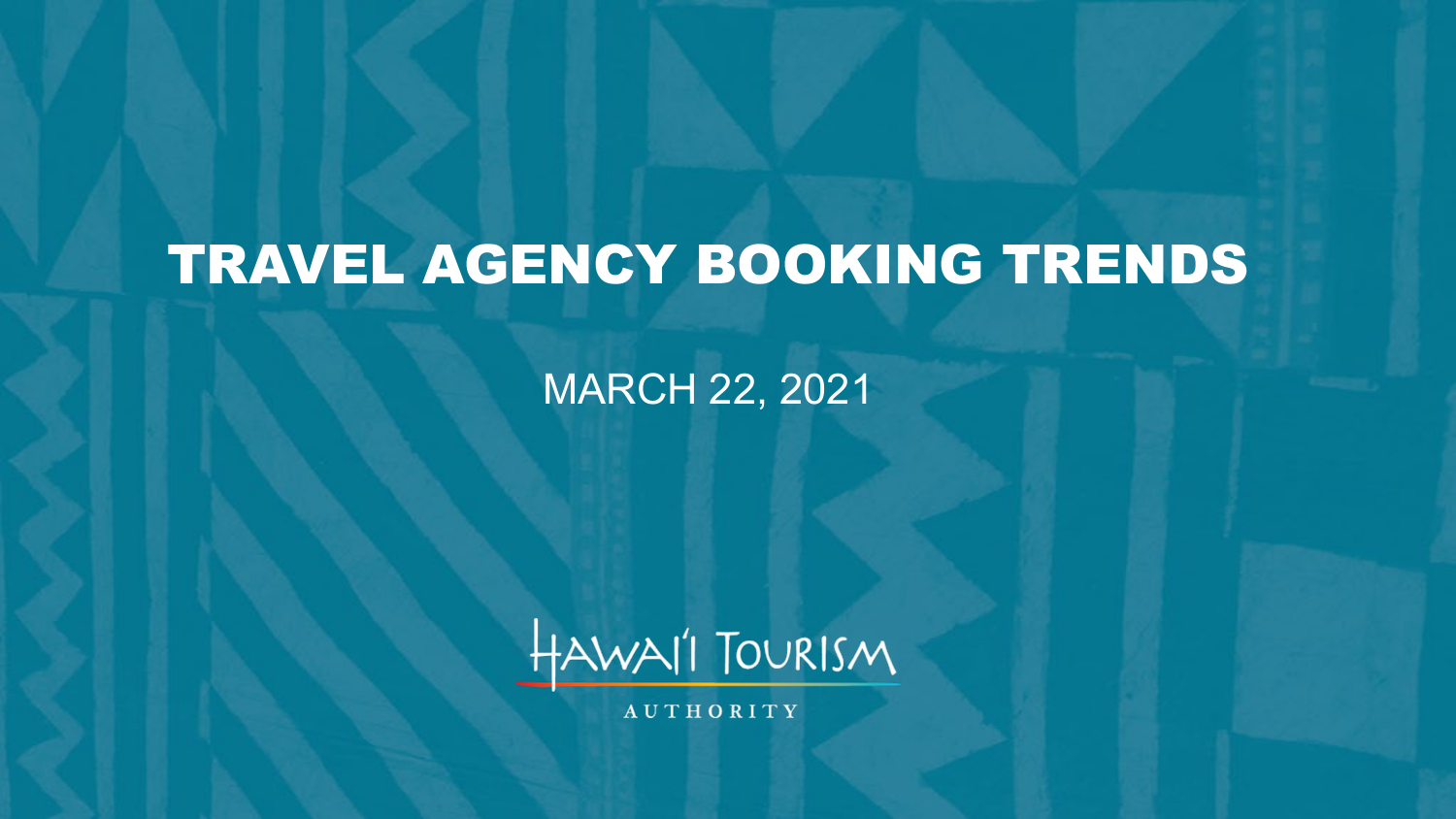# Global Agency Pro

- HTA subscribes to Global Agency Pro, an online travel distribution system consisting of Travel Agency data.
- Global Agency Pro provides access to over 90% of the world's Travel Agency airline transactions.
- The database consists of five years of historical ticketing data and one year of advance purchase data.
- The information is updated daily with a recency of two days prior to current date.

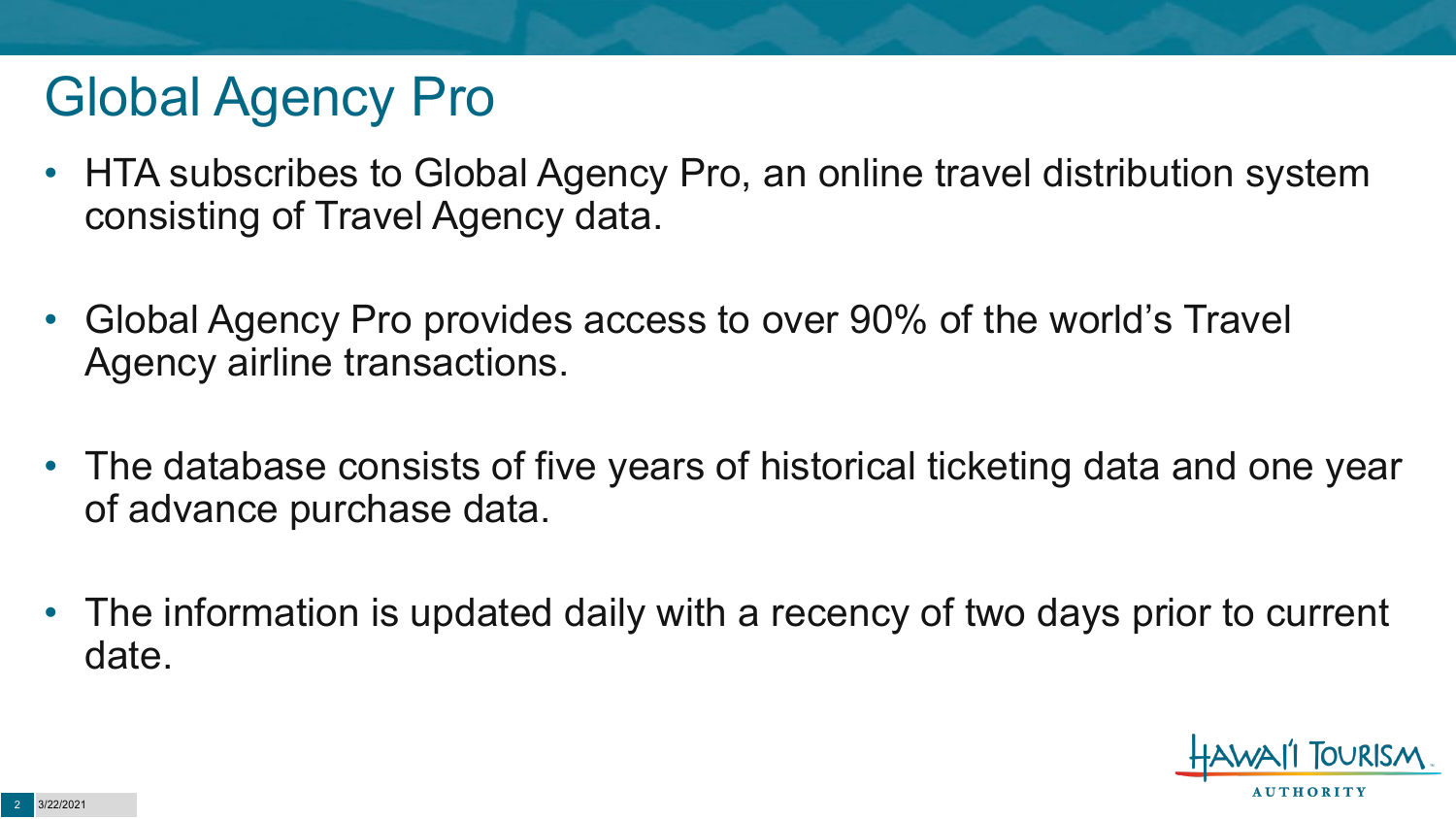# Global Agency Pro Index

### • Bookings

– Net sum of the number of visitors (i.e., excluding Hawai'i residents and inter-island travelers) from Sales transactions counted, including Exchanges and Refunds.

### • Booking Date

– The date on which the ticket was purchased by the passenger. Also known as the Sales Date.

### • Travel Date

– The date on which travel is expected to take place.

## • Point of Origin Country

– The country which contains the airport at which the ticket started.

## • Travel Agency

– Travel Agency associated with the ticket is doing business (DBA).

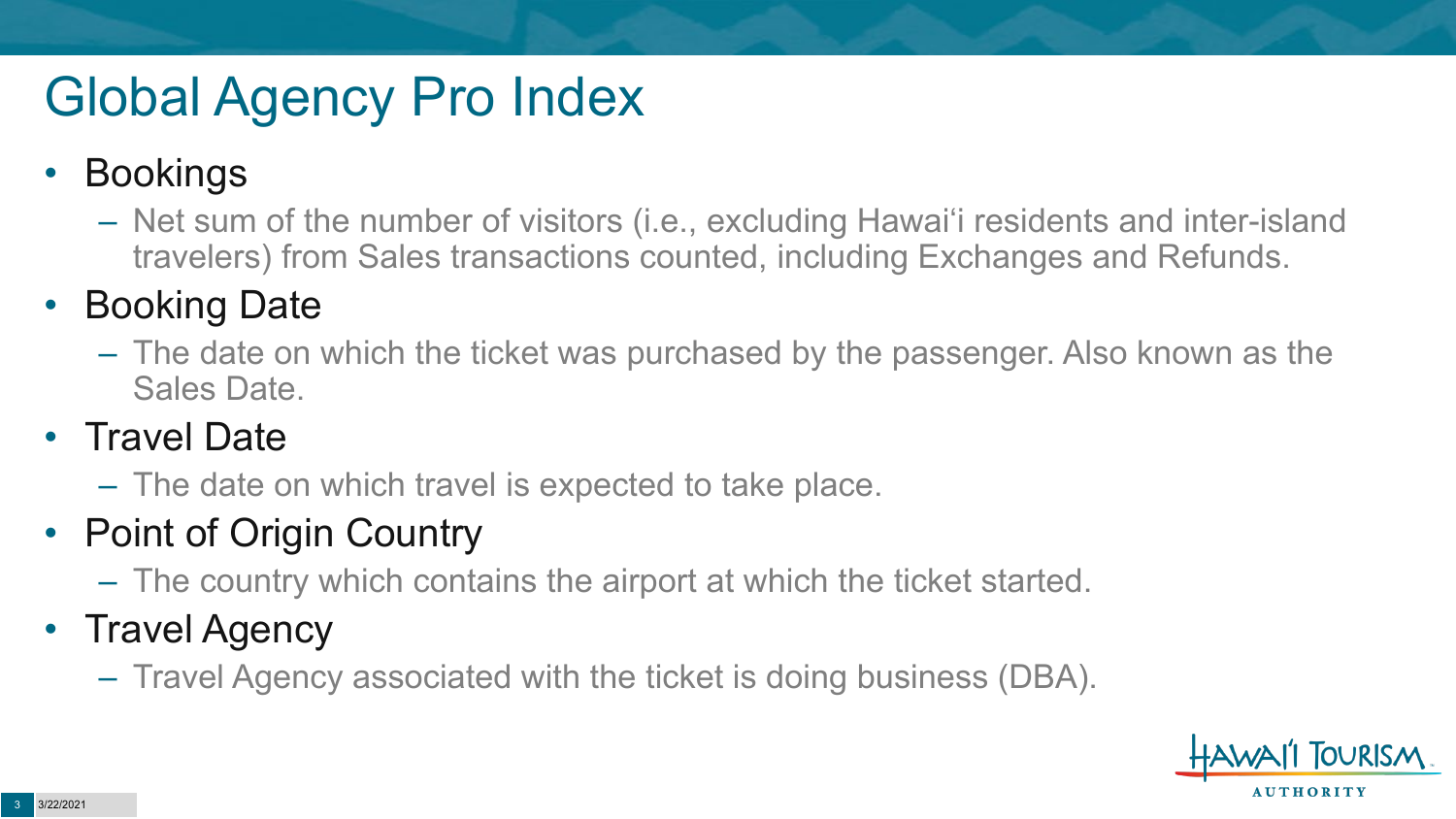US

#### Travel Agency Booking Pace for Future Arrivals, by Month

#### Travel Agency Booking Pace for Future Arrivals, by Quarter







Source: Global Agency Pro as of 03/20/21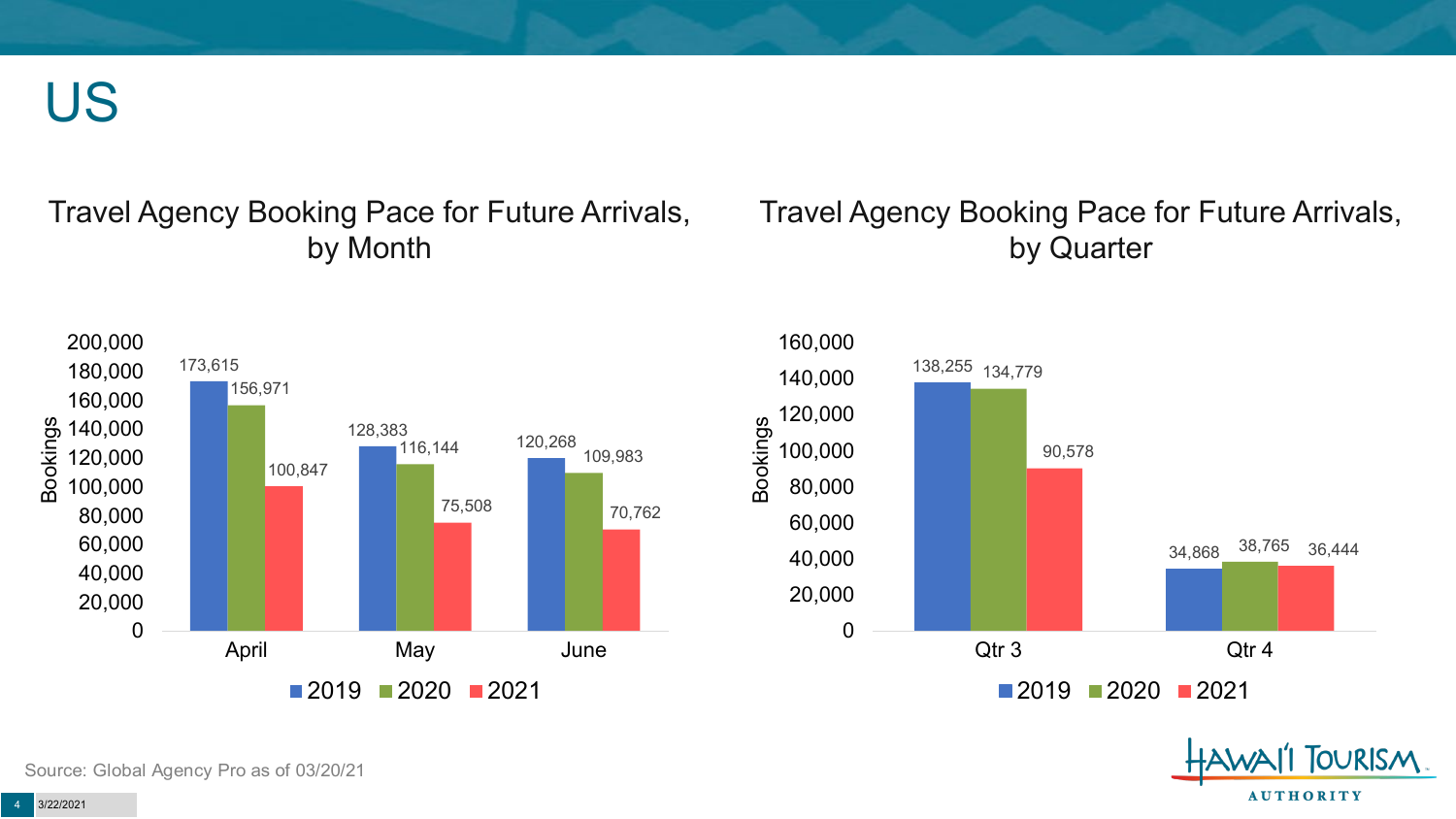

#### Travel Agency Booking Pace for Future Arrivals, by Month

#### Travel Agency Booking Pace for Future Arrivals, by Quarter







Source: Global Agency Pro as of 03/20/21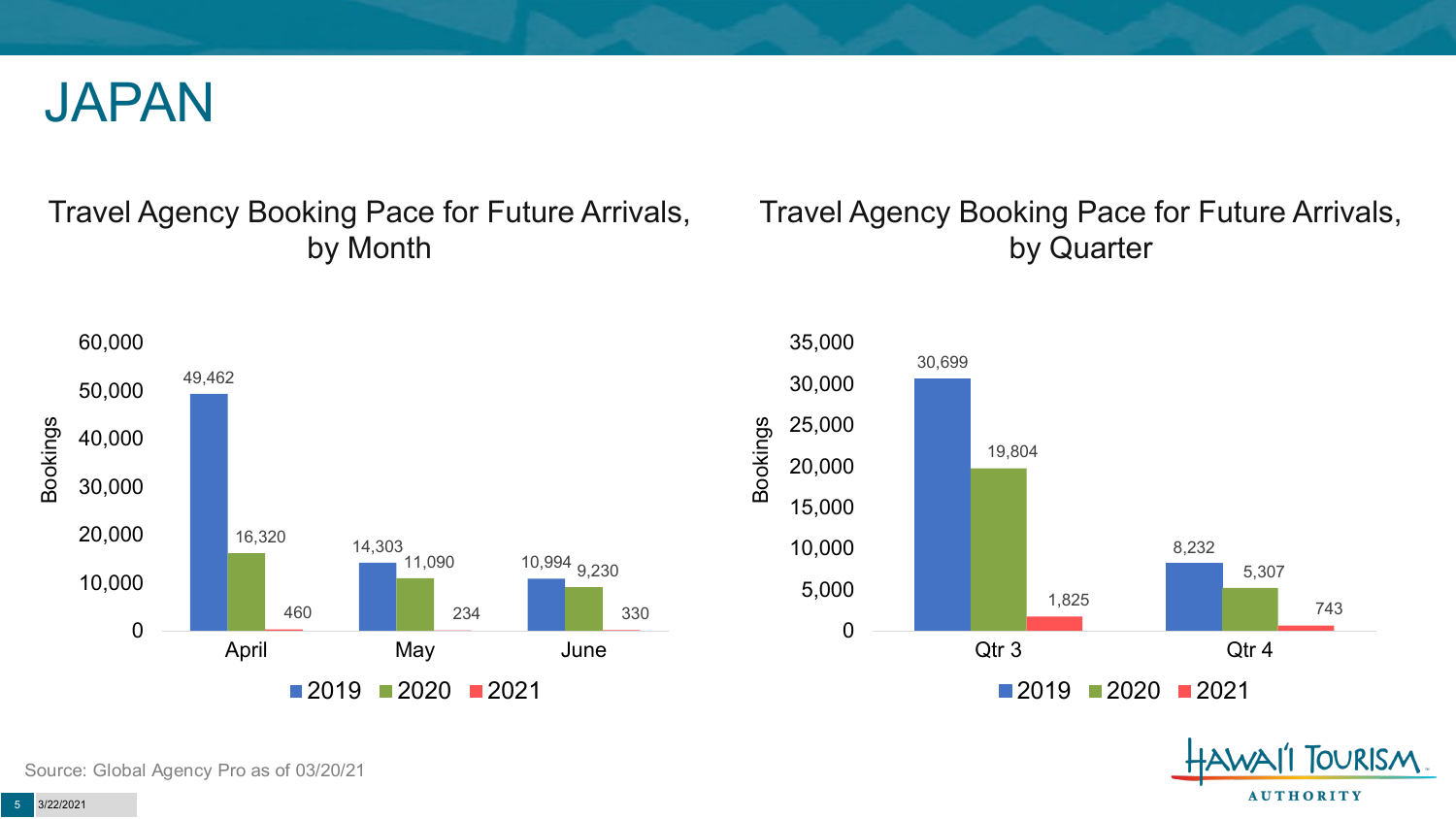## CANADA

#### Travel Agency Booking Pace for Future Arrivals, by Month

#### Travel Agency Booking Pace for Future Arrivals, by Quarter





OURISM.

**AUTHORITY** 

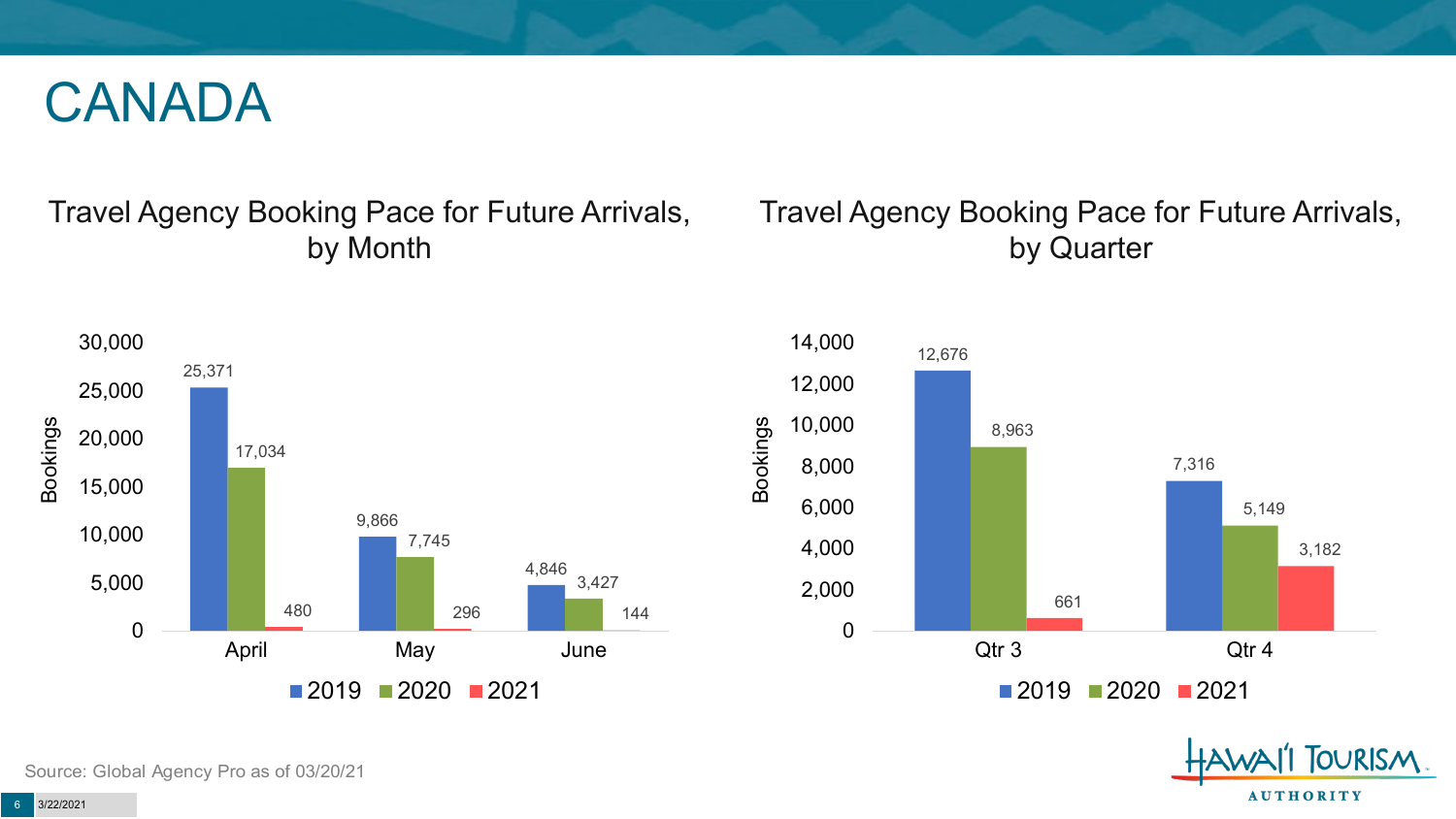## AUSTRALIA

#### Travel Agency Booking Pace for Future Arrivals, by Month

#### Travel Agency Booking Pace for Future Arrivals, by Quarter







Source: Global Agency Pro as of 03/20/21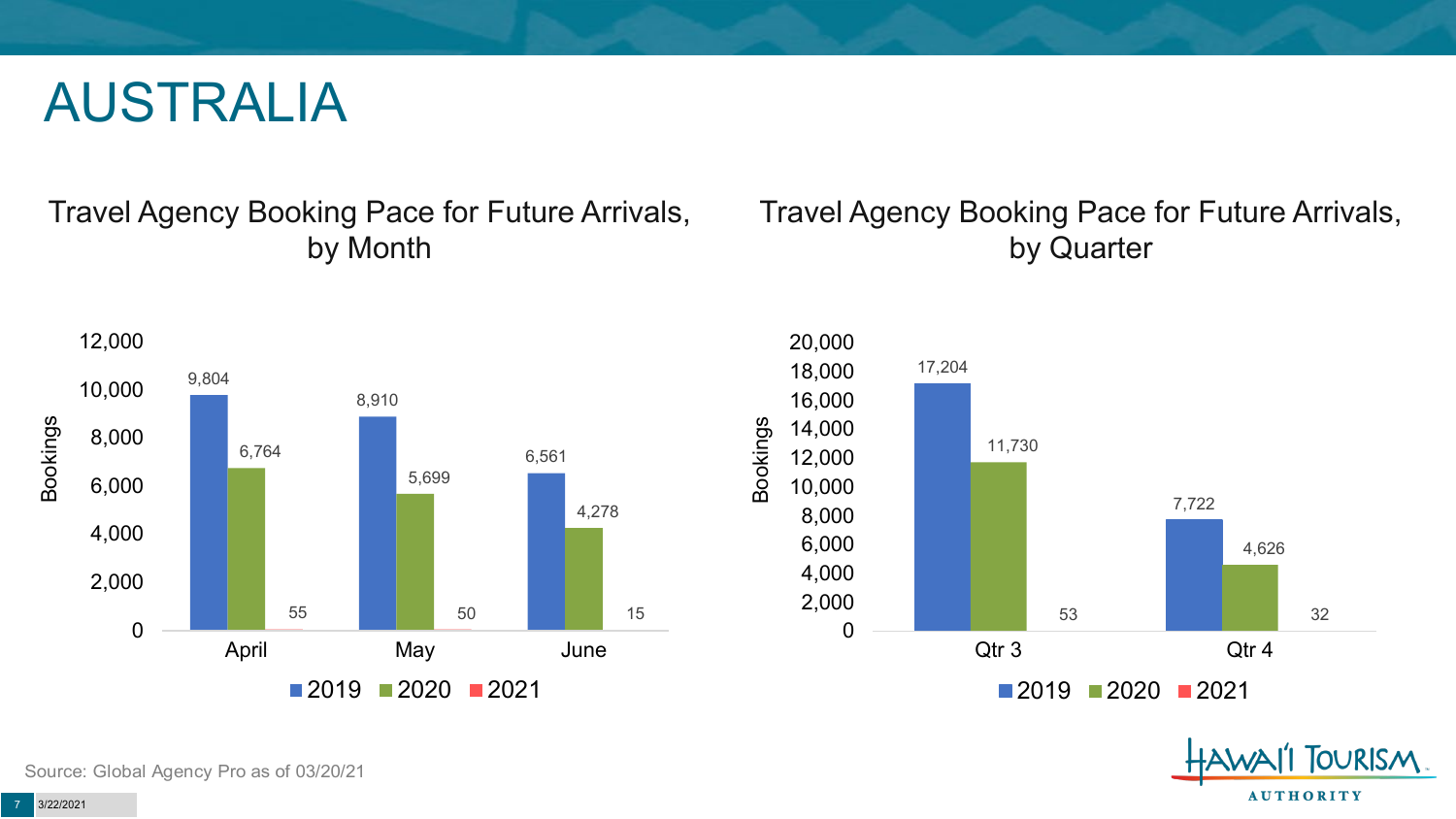# O'ahu by Month 2021









Bookings



**OURISM AUTHORITY** 

Source: Global Agency Pro as of 03/20/21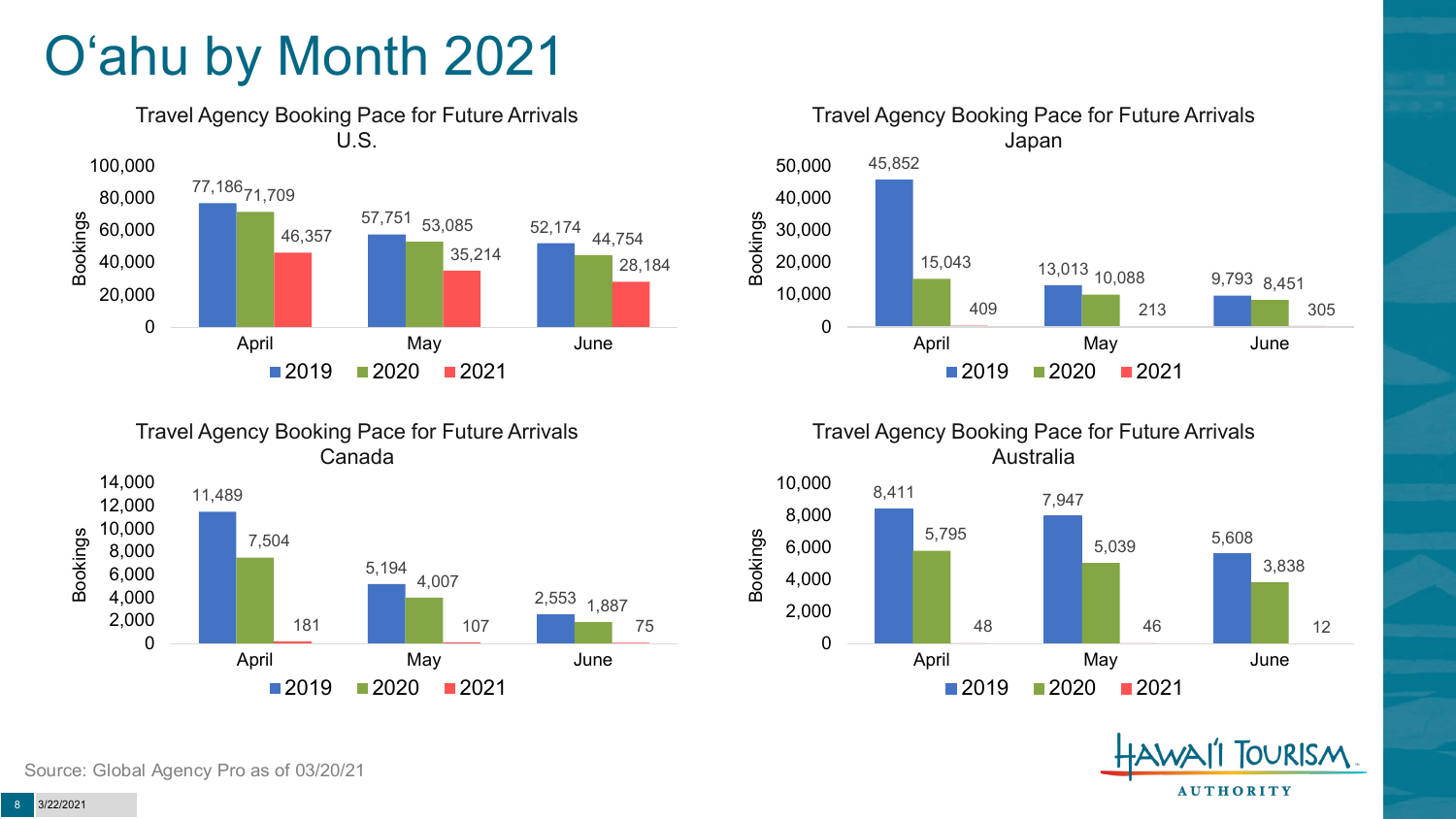# O'ahu by Quarter 2021







Travel Agency Booking Pace for Future Arrivals Australia





Source: Global Agency Pro as of 03/20/21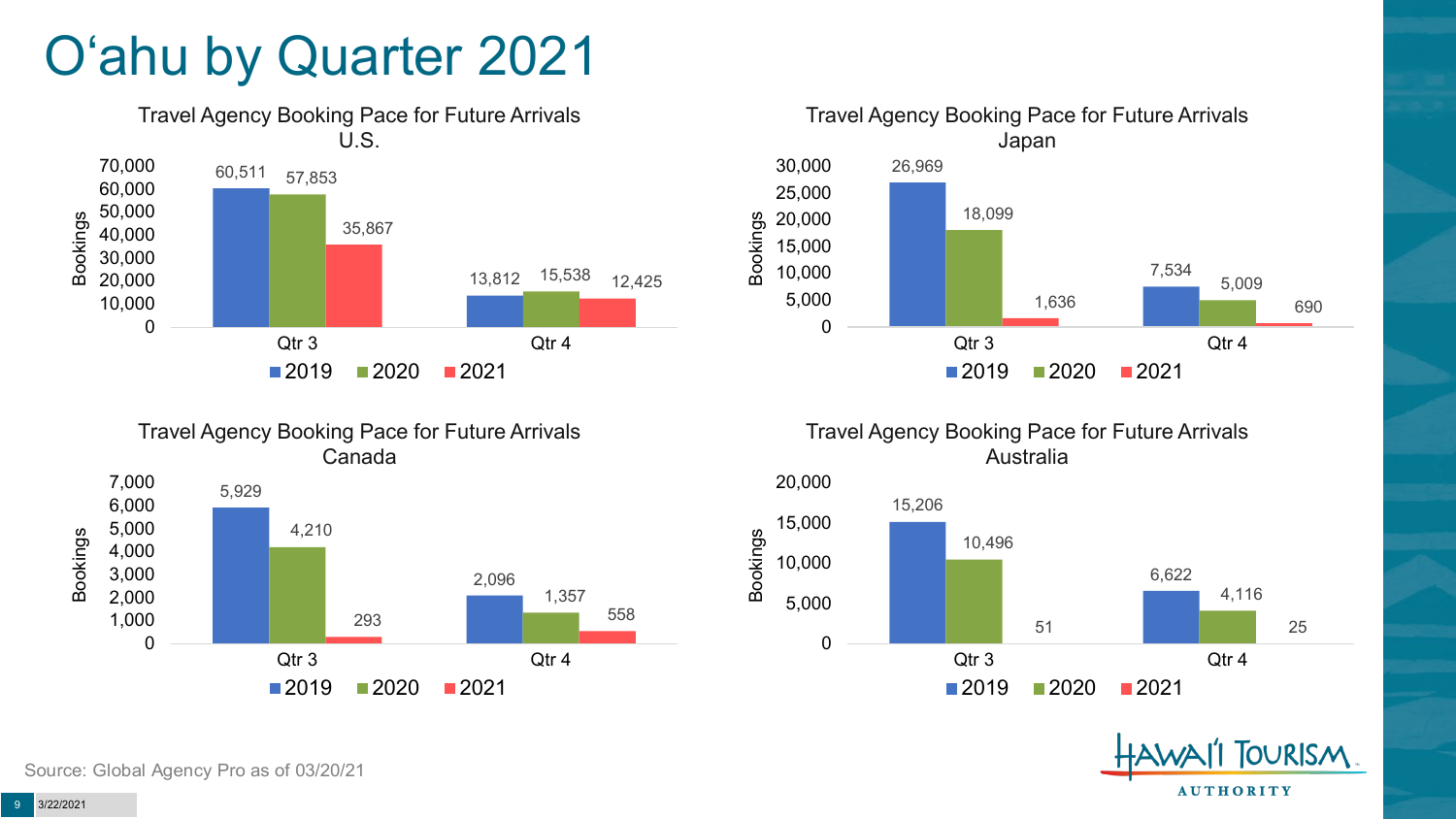# Maui by Month 2021











Source: Global Agency Pro as of 03/20/21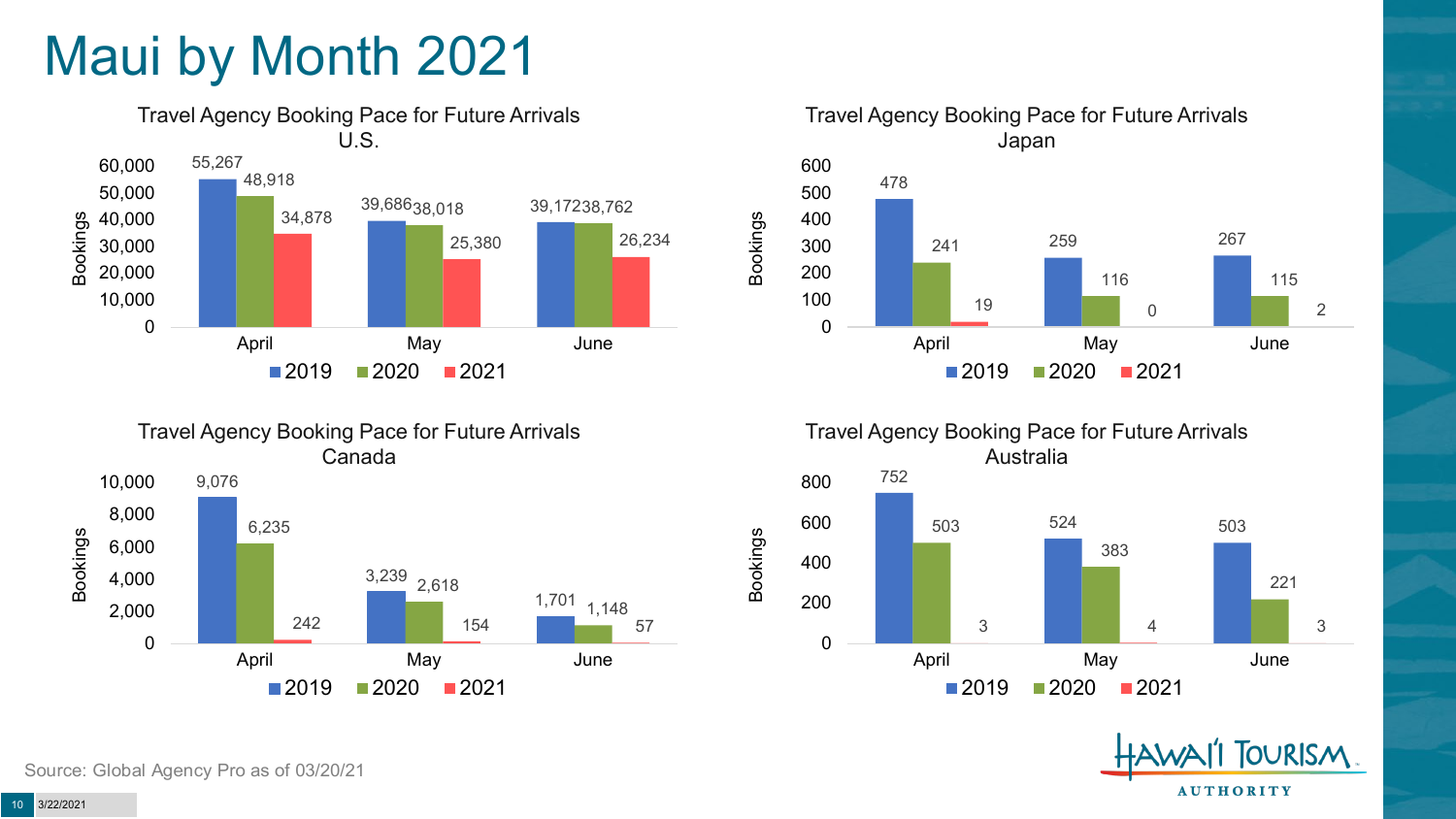## Maui by Quarter 2021









Travel Agency Booking Pace for Future Arrivals Australia



Bookings



Source: Global Agency Pro as of 03/20/21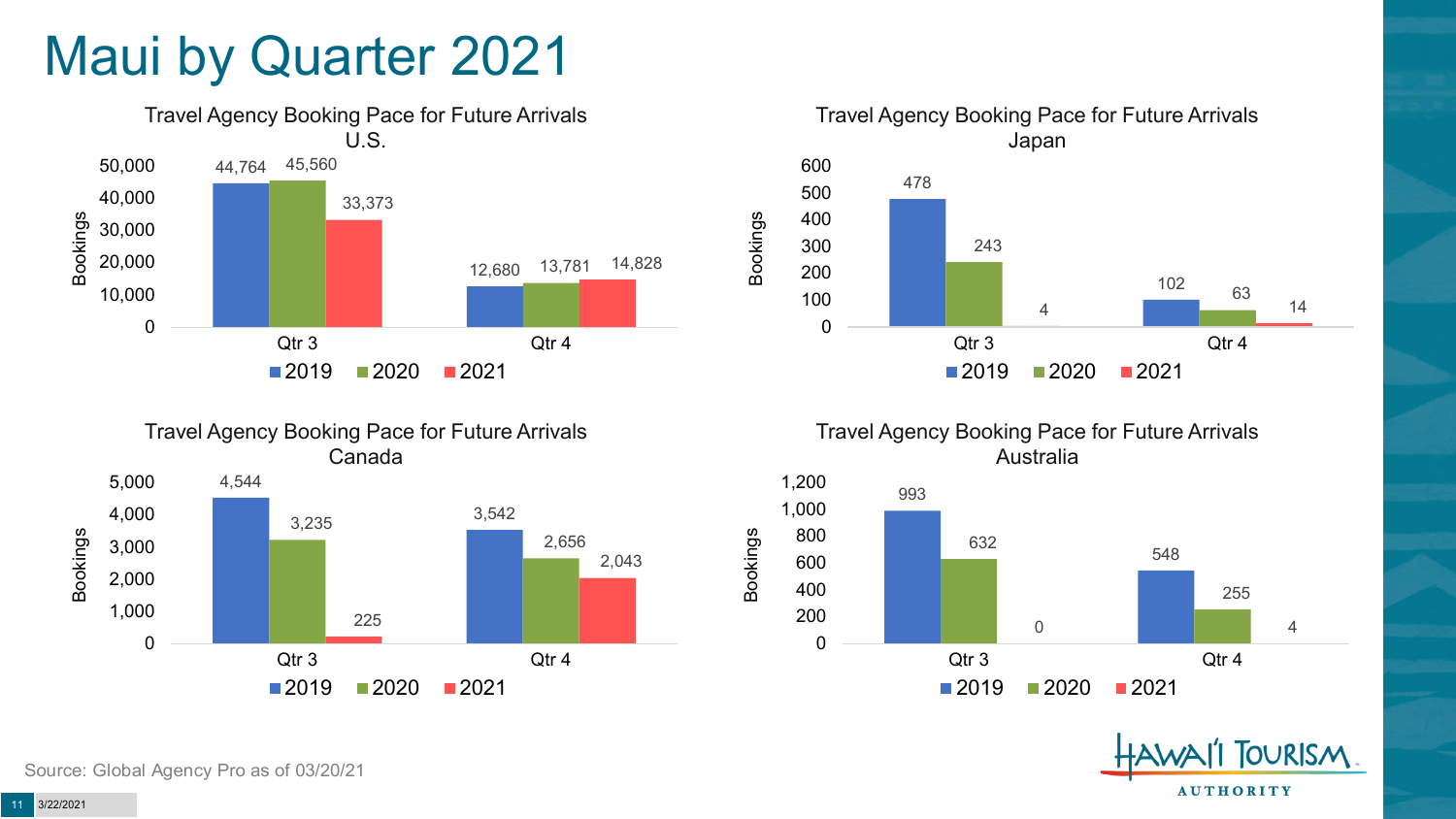# Moloka'i by Month 2021









Bookings



Source: Global Agency Pro as of 03/20/21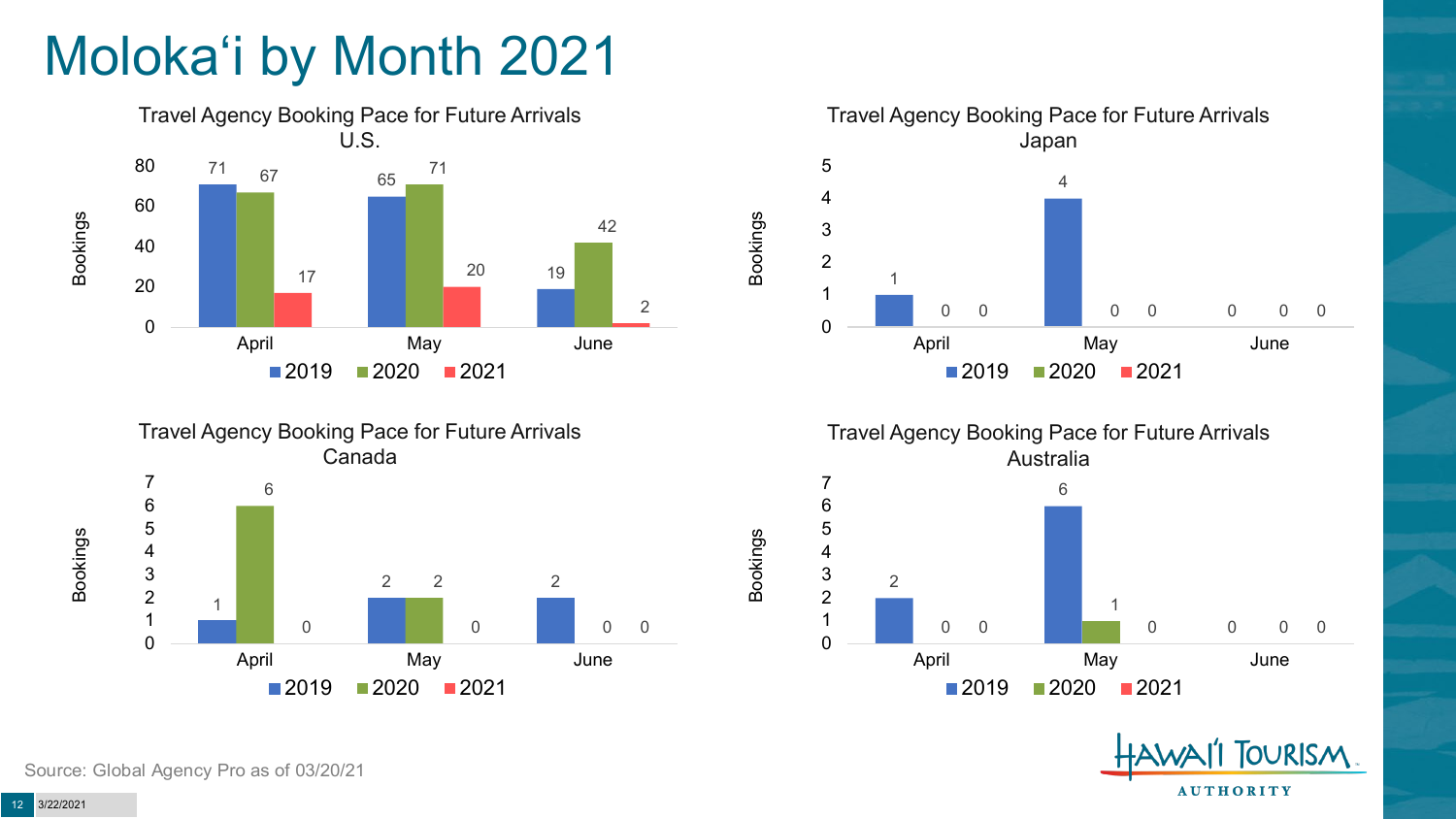# Moloka'i by Quarter 2021









Bookings





Source: Global Agency Pro as of 03/20/21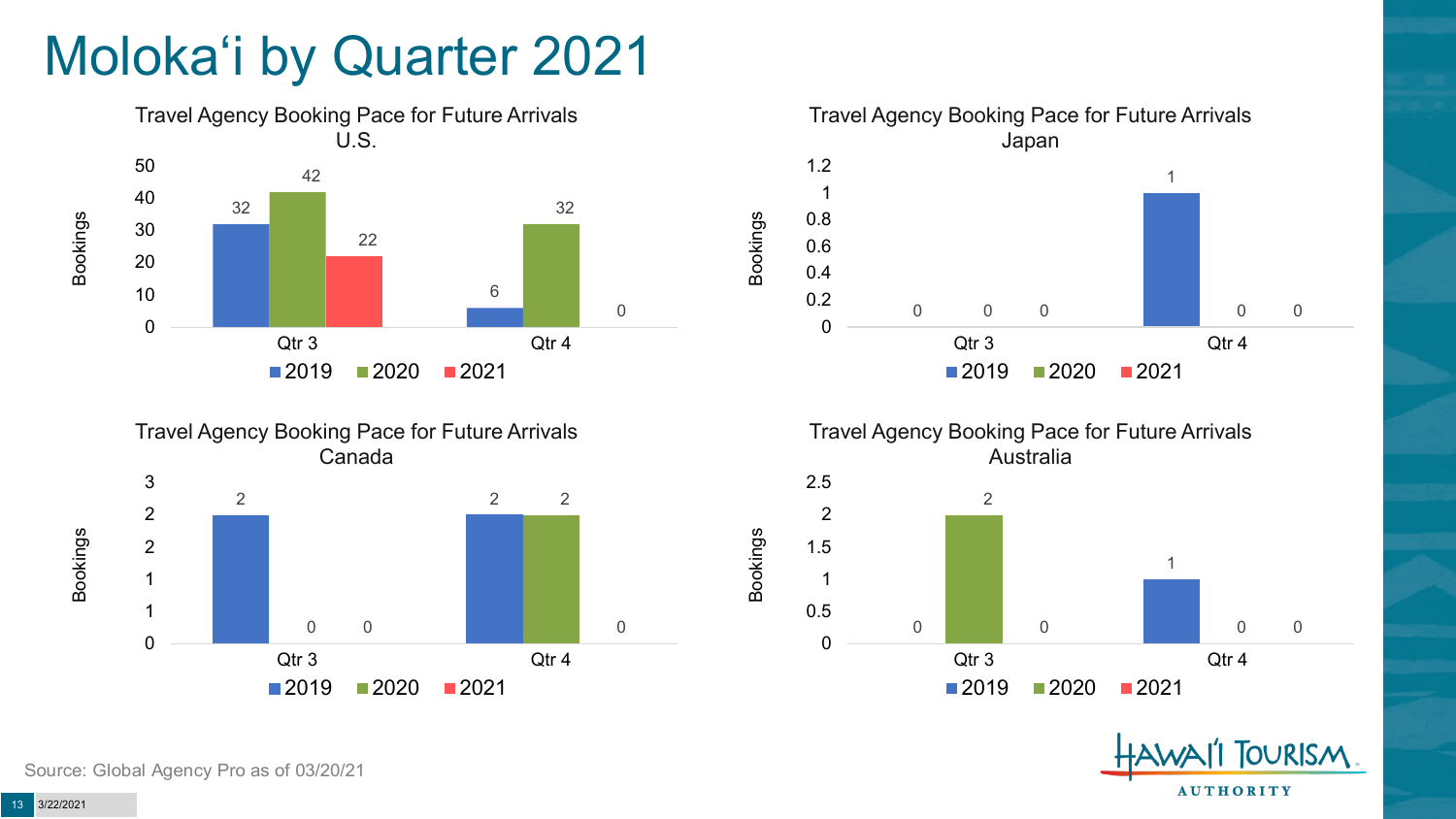# Lāna'i by Month 2021





Travel Agency Booking Pace for Future Arrivals Japan 0  $\Omega$  0 0 0 0 0 April May June 2020 2021

Bookings

Bookings





**OURISM AUTHORITY** 

Source: Global Agency Pro as of 03/20/21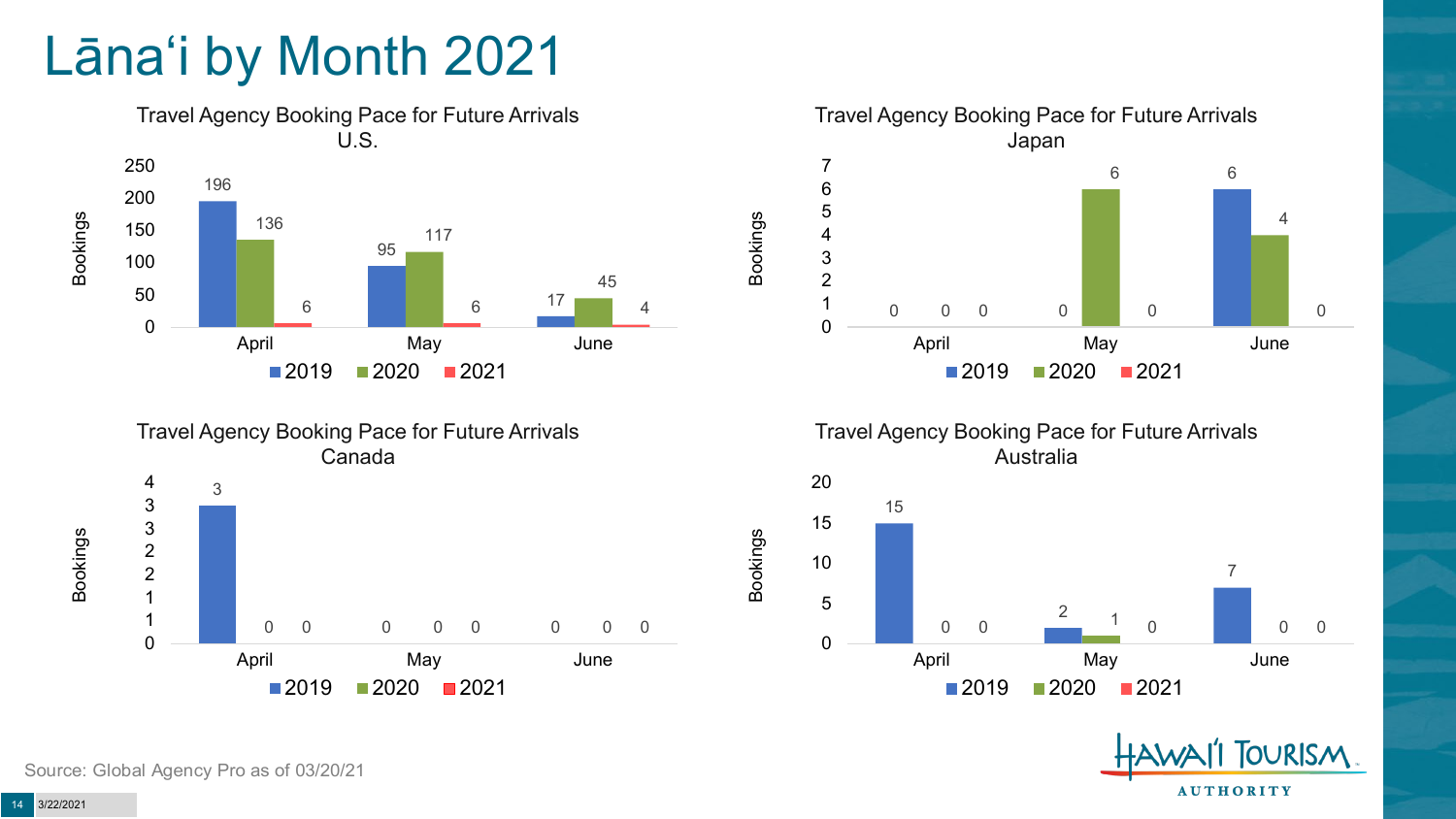## Lāna'i by Quarter 2021





Travel Agency Booking Pace for Future Arrivals Japan 0 0 Qtr 3 Qtr 4 2020 2021

Bookings

Bookings







Source: Global Agency Pro as of 03/20/21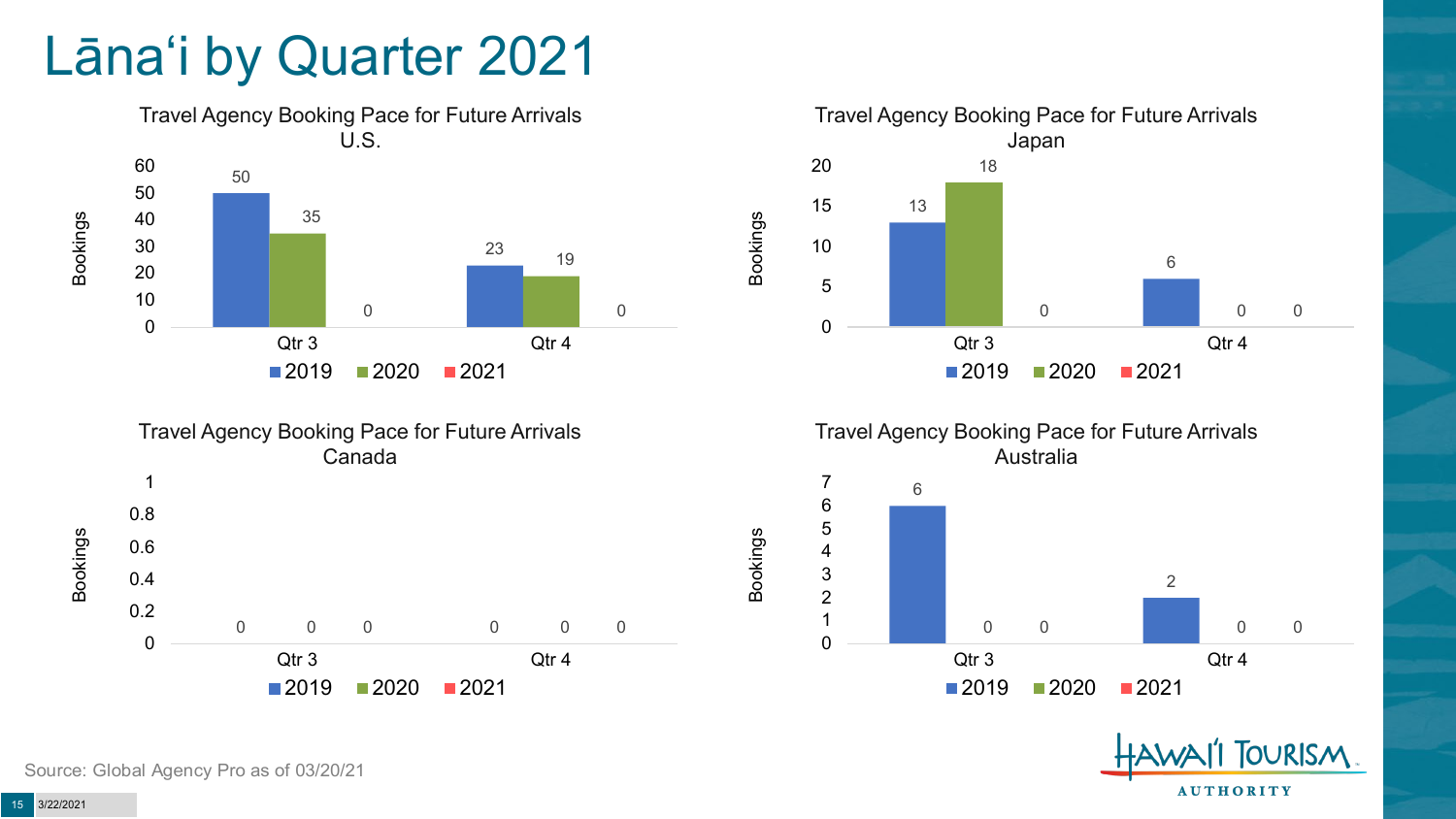# Kaua'i by Month 2021





Travel Agency Booking Pace for Future Arrivals Japan 120 105 66 30 46 32 4 6 3 0 20 40 60 80 100 120 140 April May June  $2019$  2020 2021

Bookings

Bookings

Travel Agency Booking Pace for Future Arrivals Australia





Source: Global Agency Pro as of 03/20/21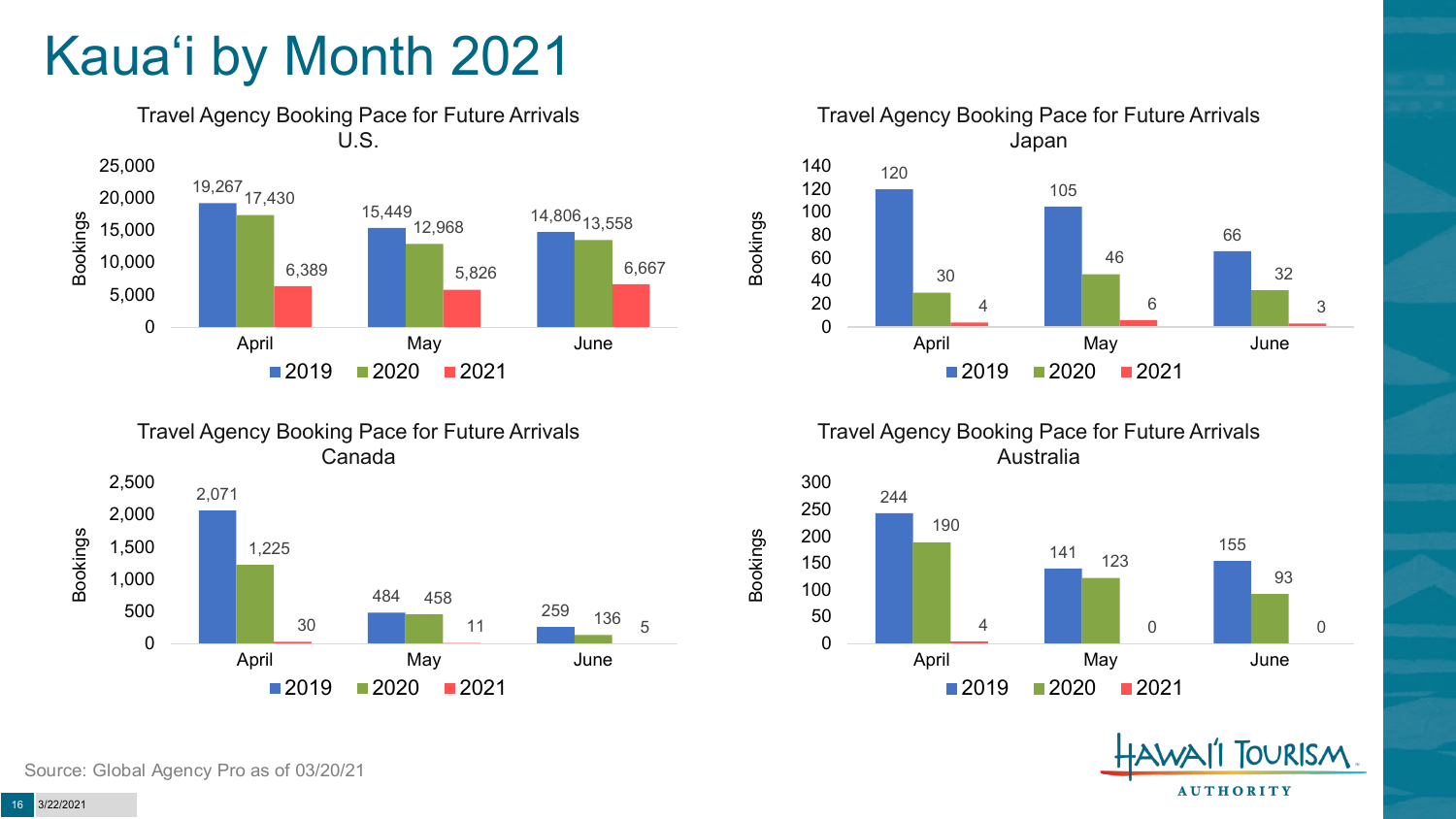# Kaua'i by Quarter 2021







Travel Agency Booking Pace for Future Arrivals Australia





Source: Global Agency Pro as of 03/20/21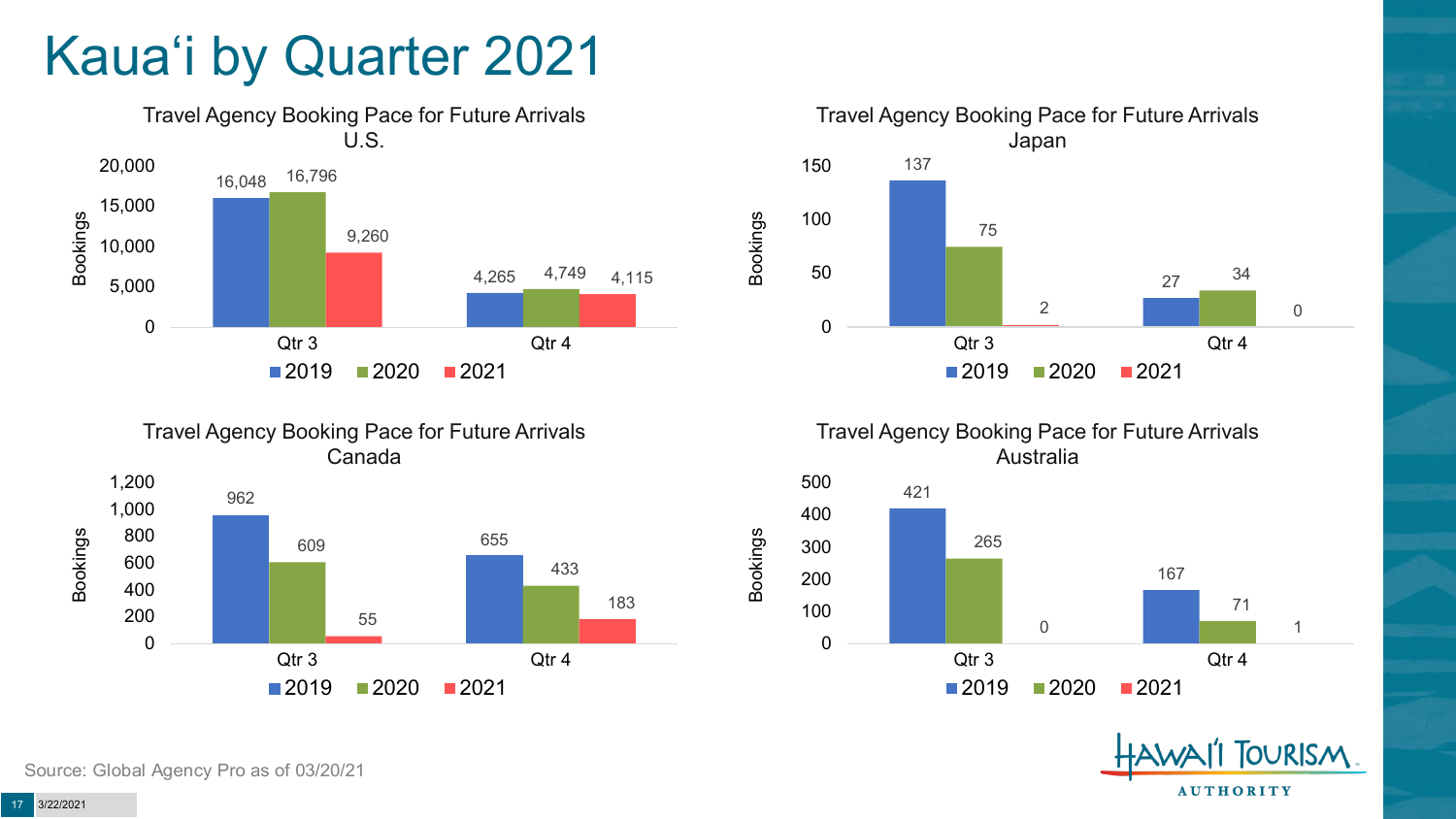# Hawai'i Island by Month 2021











Source: Global Agency Pro as of 03/20/21